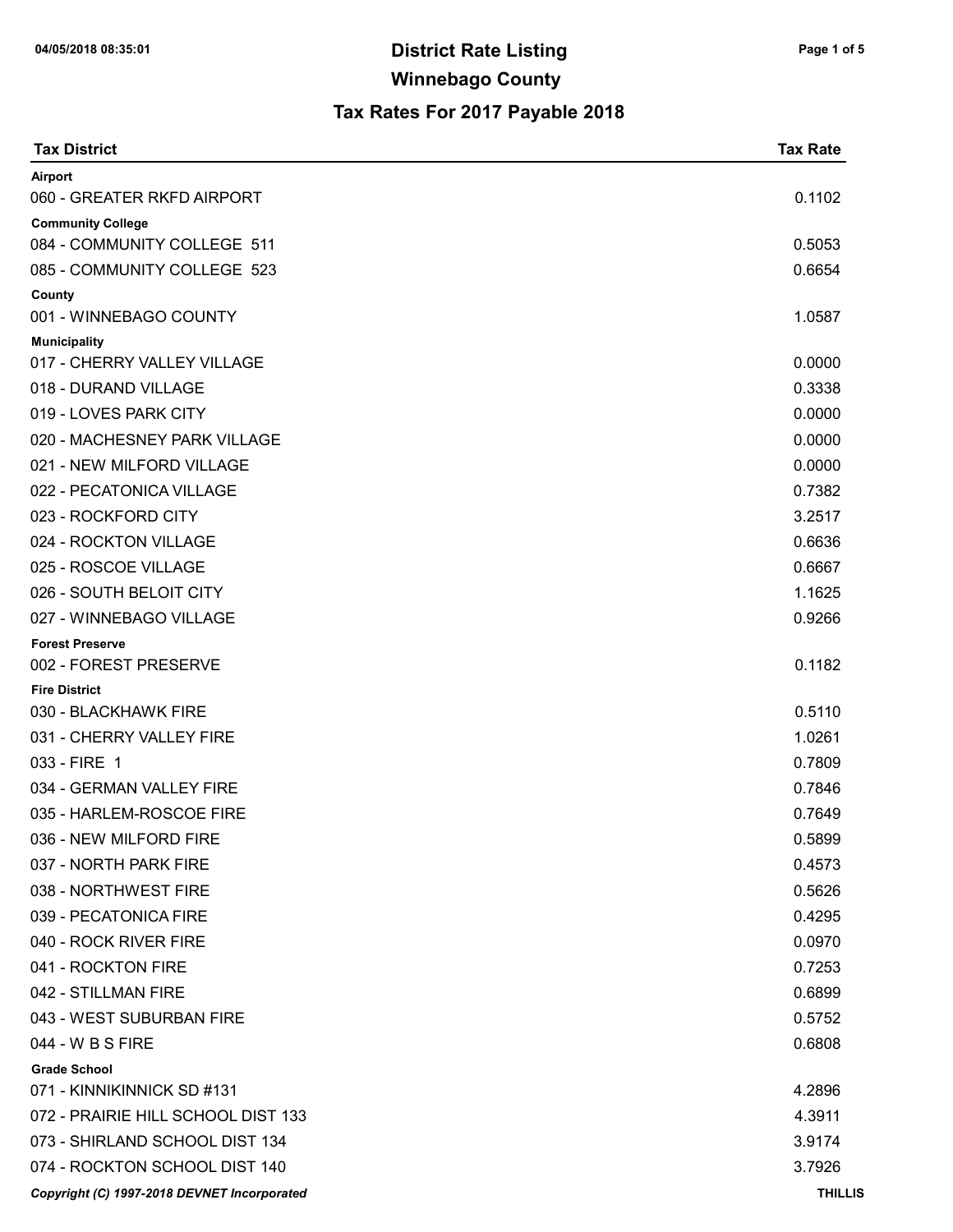| <b>Tax District</b>                                      | <b>Tax Rate</b> |
|----------------------------------------------------------|-----------------|
| <b>High School</b>                                       |                 |
| 077 - HONONEGAH HIGH SD #207                             | 2.7764          |
| <b>Library District</b>                                  |                 |
| 054 - CHERRY VALLEY LIBRARY                              | 0.3974          |
| 055 - NORTH SUBURBAN LIBRARY                             | 0.3023          |
| 056 - PECATONICA LIBRARY                                 | 0.1940          |
| 057 - TALCOTT FREE LIBRARY                               | 0.2149          |
| 058 - WINNEBAGO LIBRARY                                  | 0.2160          |
| 059 - ROCKFORD CITY LIBRARY                              | 0.5091          |
| <b>Libraries</b>                                         |                 |
| 061 - SOUTH BELOIT CITY LIBRARY                          | 0.2118          |
| <b>Multi-Township Dist</b><br>101 - BU/HA MULTI TOWNSHIP | 0.0490          |
| 102 - DU/LA MULTI TOWNSHIP                               | 0.0409          |
| 124 - PE/SE MULTI TOWNSHIP                               | 0.0541          |
| <b>Park District</b>                                     |                 |
| 046 - ROCKFORD PARK DISTRICT                             | 1.1371          |
| 047 - SUMNER PARK                                        | 0.1472          |
| 048 - WINNEBAGO PARK DISTRICT                            | 0.1325          |
| 049 - SEWARD PARK DISTRICT                               | 0.1529          |
| <b>Road District</b>                                     |                 |
| 110 - BURRITT TWSP ROAD                                  | 0.2017          |
| 111 - CHERRY VALLEY TWSP ROAD                            | 0.2739          |
| 112 - DURAND TWSP ROAD                                   | 0.2889          |
| 113 - HARLEM TWSP ROAD                                   | 0.0477          |
| 114 - HARRISON TWSP ROAD                                 | 0.2081          |
| 115 - LAONA TWSP ROAD                                    | 0.2072          |
| 116 - OWEN TWSP ROAD                                     | 0.2021          |
| 117 - PECATONICA TWSP ROAD                               | 0.1873          |
| 118 - ROCKFORD TWSP ROAD                                 | 0.1478          |
| 119 - ROCKTON TWSP ROAD                                  | 0.1574          |
| 120 - ROSCOE TWSP ROAD                                   | 0.1808          |
| 121 - SEWARD TWSP ROAD                                   | 0.4369          |
| 122 - SHIRLAND TWSP ROAD                                 | 0.1159          |
| 123 - WINNEBAGO TWSP ROAD                                | 0.1997          |
| <b>Sanitary Districts</b>                                |                 |
| 050 - DURAND SANITARY                                    | 0.0439          |
| 051 - ROCK RIVER WATER REC                               | 0.2040          |
| 053 - SEWARD SANITARY                                    | 0.0910          |
| <b>Special Districts</b>                                 |                 |
| 062 - RKFD - WINN DRAINAGE                               | 0.0437          |
| Copyright (C) 1997-2018 DEVNET Incorporated              | <b>THILLIS</b>  |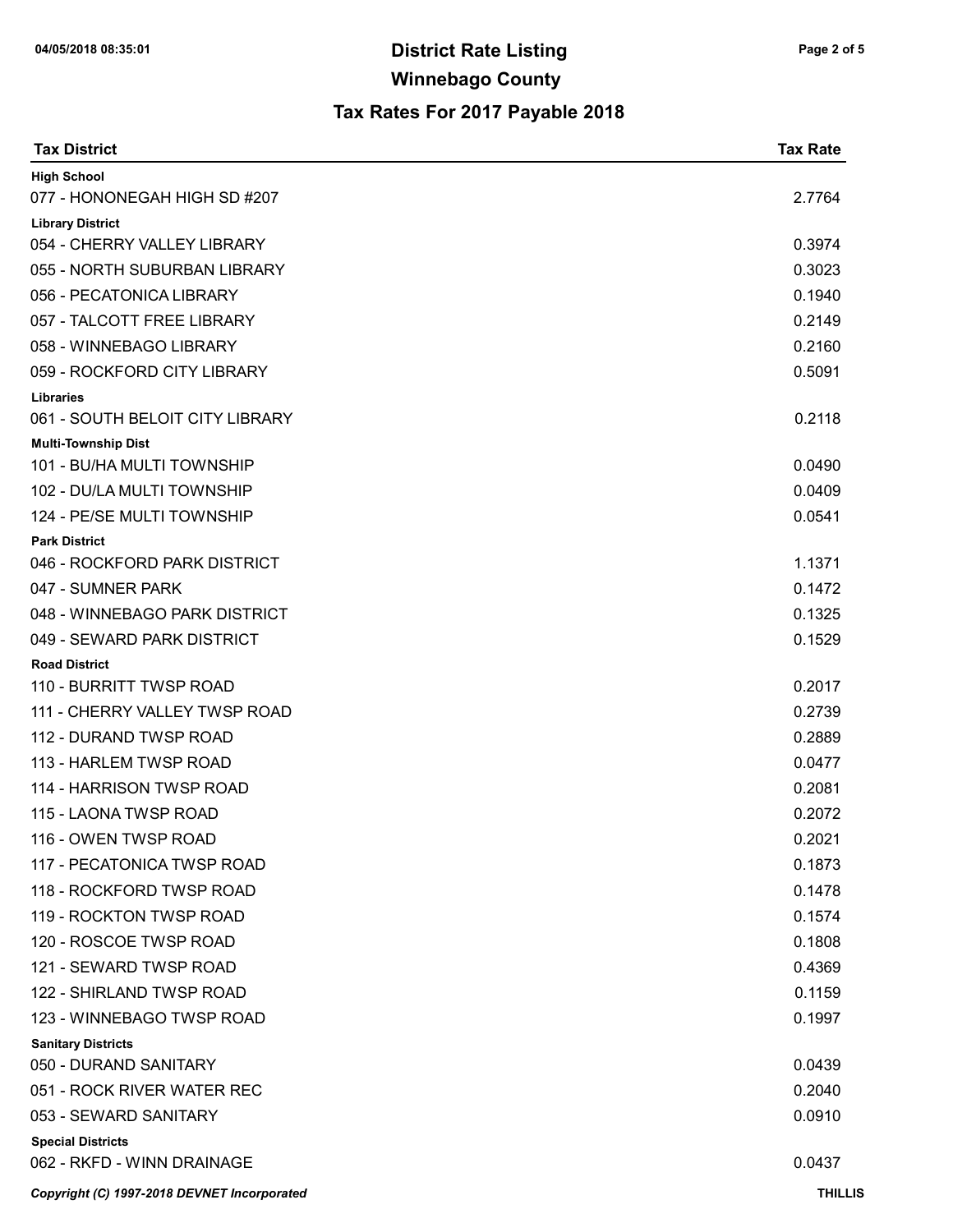| <b>Tax District</b>                         | <b>Tax Rate</b> |
|---------------------------------------------|-----------------|
| <b>Special Districts</b>                    |                 |
| 109 - COUNTRY OAKS SSA                      | 0.0000          |
| 136 - HARVEST HILLS SSA                     | 0.0000          |
| 155 - PERRYVILLE ROAD SSA                   | 0.0000          |
| 156 - OLDE RIVER RIDGE PLAT 6 SSA           | 0.0000          |
| 158 - I-39 BAXTER ROAD SSA                  | 0.0000          |
| 160 - SOUTH BELOIT SSA 1                    | 0.0000          |
| 161 - SOUTH BELOIT SSA 2                    | 0.0000          |
| 162 - SOUTH BELOIT SSA 3                    | 0.0000          |
| 163 - SOUTH BELOIT SSA 4                    | 0.0000          |
| 169 - SOUTH BELOIT SSA 5                    | 0.0000          |
| 170 - SOUTH BELOIT SSA 6                    | 0.0000          |
| 171 - SOUTH BELOIT SSA 7                    | 0.0000          |
| 172 - SOUTH BELOIT SSA 8                    | 0.0000          |
| 173 - SOUTH BELOIT SSA 9                    | 0.0000          |
| 174 - SOUTH BELOIT SSA 10                   | 0.0000          |
| 175 - SPRING CREEK LAKES MAINT SSA 3        | 0.0000          |
| <b>Street Light Dist</b>                    |                 |
| 064 - LINCOLN-ACRES STREET LIGHT            | 0.0000          |
| 065 - WASHINGTON PARK STREET LIGHT          | 0.8716          |
| <b>TIF Districts</b>                        |                 |
| 052 - PRESTON & CENTRAL TIF                 | 0.0000          |
| 063 - WESTSIDE TIF #2                       | 0.0000          |
| 066 - EAST STATE & ALPINE TIF               | 0.0000          |
| 067 - WEST STATE & CENTRAL TIF              | 0.0000          |
| 068 - WEST STATE & KILBURN TIF              | 0.0000          |
| 088 - NORTH MAIN & AUBURN TIF               | 0.0000          |
| 089 - JACKSON SCHOOL TIF                    | 0.0000          |
| 093 - NORTH MAIN TIF                        | 0.0000          |
| 094 - GLOBAL TRADE TIF #1                   | 0.0000          |
| 098 - MACHESNEY PARK TIF                    | 0.0000          |
| 104 - SOUTH ROCKFORD TIF                    | 0.0000          |
| 105 - LINCOLNWOOD TIF                       | 0.0000          |
| 106 - DURAND VILLAGE TIF                    | 0.0000          |
| 107 - SPRINGFIELD CORNERS TIF               | 0.0000          |
| 125 - WAGON WHEEL TIF                       | 0.0000          |
| 126 - RIVER OAKS TIF                        | 0.0000          |
| 127 - GARRISON SCHOOL TIF                   | 0.0000          |
| 128 - KISHWAUKEE & HARRISON TIF             | 0.0000          |
| 129 - LINCOLNWOOD TIF #2                    | 0.0000          |
| Copyright (C) 1997-2018 DEVNET Incorporated | <b>THILLIS</b>  |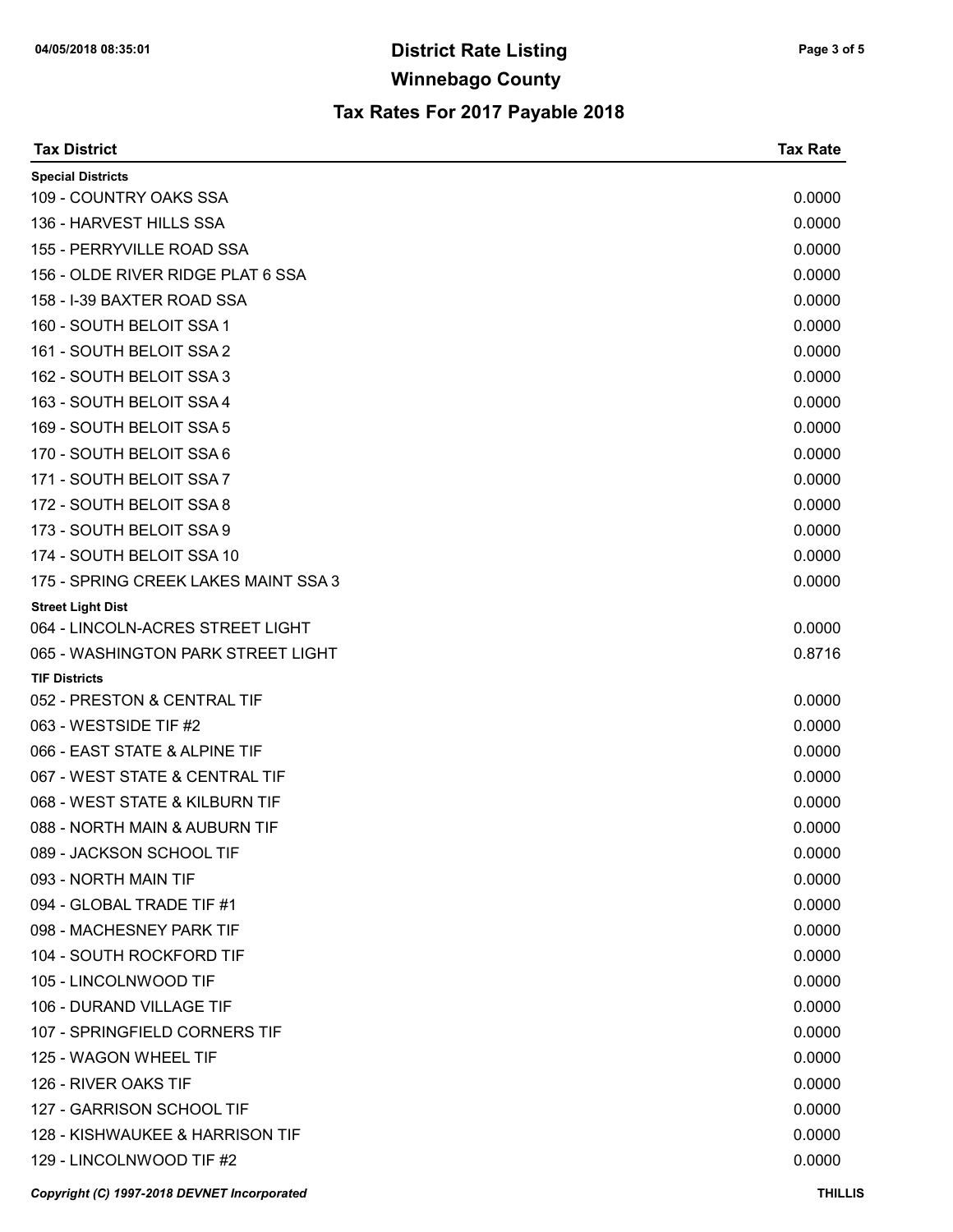| <b>Tax District</b>                         | <b>Tax Rate</b> |
|---------------------------------------------|-----------------|
| <b>TIF Districts</b>                        |                 |
| 130 - HOPE VI TIF                           | 0.0000          |
| 132 - NORTH 2ND TIF LOVES PARK              | 0.0000          |
| 133 - GLOBAL TRADE TIF #2                   | 0.0000          |
| 134 - ASSISTED LIVING/ RIVER HOUSING TIF    | 0.0000          |
| 135 - NORTH 2ND TIF MACHESNEY PARK          | 0.0000          |
| 137 - MAIN & WHITMAN TIF                    | 0.0000          |
| 138 - MIDTOWN TIF                           | 0.0000          |
| 139 - KISHWAUKEE & HARRISON TIF #2          | 0.0000          |
| 140 - FORMER BELOIT CORP TIF                | 0.0000          |
| 141 - GLOBAL TRADE TIF #3                   | 0.0000          |
| 142 - RIVER DISTRICT NORTH TIF              | 0.0000          |
| 143 - BROADWAY TIF                          | 0.0000          |
| 144 - EAST RIVER TIF                        | 0.0000          |
| 145 - SUMNER ROAD / GROVE ST TIF            | 0.0000          |
| 146 - LOVES PARK CORP CENTER TIF            | 0.0000          |
| 147 - WESTSTONE TIF                         | 0.0000          |
| 148 - NORTH WILLOW CREEK TIF                | 0.0000          |
| 149 - SOUTH WILLOW CREEK TIF                | 0.0000          |
| 150 - GLOBAL TRADEPARK SOUTH TIF            | 0.0000          |
| 151 - I-39 / BAXTER ROAD TIF                | 0.0000          |
| 152 - ZENITH CUTTER TIF                     | 0.0000          |
| 153 - SPRING CREEK LAKES TIF                | 0.0000          |
| 154 - FORMER WARNER ELECTRIC TIF            | 0.0000          |
| 157 - JEFFERSON / NORTH 3RD ST TIF          | 0.0000          |
| 159 - MULFORD & EAST STATE STREET TIF       | 0.0000          |
| 164 - AUBURN STREET TIF                     | 0.0000          |
| 165 - FOREST HILLS ROAD TIF                 | 0.0000          |
| 166 - GARDNER / BLACKHAWK TIF               | 0.0000          |
| 167 - VILLAGE OF ROCKTON DOWNTOWN TIF       | 0.0000          |
| <b>168 - AMEROCK HOTEL TIF</b>              | 0.0000          |
| Township                                    |                 |
| 003 - BURRITT TOWNSHIP                      | 0.1767          |
| 004 - CHERRY VALLEY TOWNSHIP                | 0.1401          |
| 005 - DURAND TOWNSHIP                       | 0.1808          |
| 006 - HARLEM TOWNSHIP                       | 0.1114          |
| 007 - HARRISON TOWNSHIP                     | 0.1250          |
| 008 - LAONA TOWNSHIP                        | 0.1227          |
| 009 - OWEN TOWNSHIP                         | 0.1437          |
| 010 - PECATONICA TOWNSHIP                   | 0.1828          |
| Copyright (C) 1997-2018 DEVNET Incorporated | <b>THILLIS</b>  |